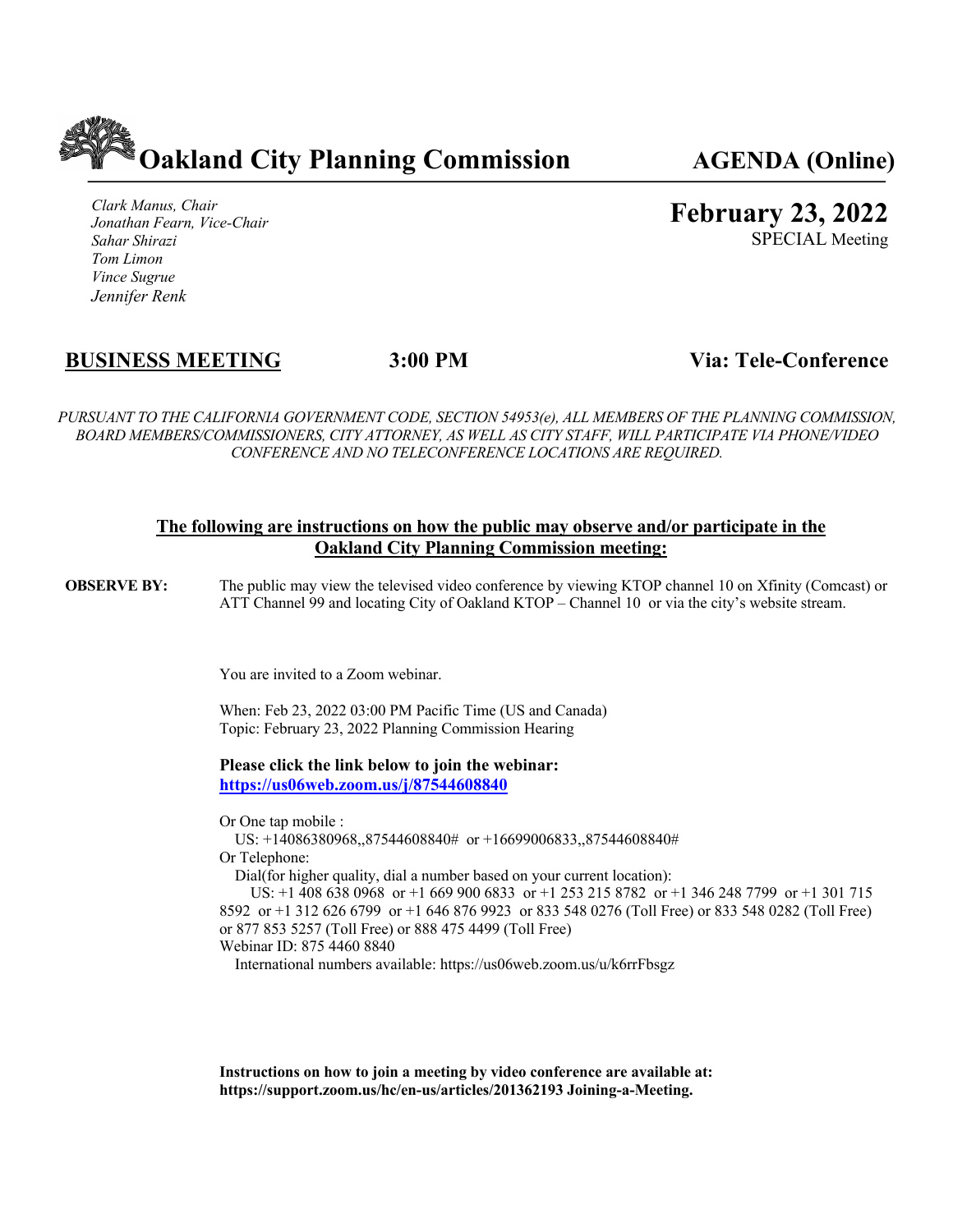

*Oakland City Planning Commission AGENDA* **(Online)** 

**Page 2** *February 23, 2022*

#### **HOW TO COMMENT ON A PUBLIC MEETING:**

Public comments will be taken at the time of each eligible Agenda item.

| If you are a Zoom video<br>Conference participant | To comment by Zoom video conference, click the "Raise Your Hand" button to request to speak<br>when Public Comment is being taken on an eligible agenda item. You will then be unmuted during<br>your turn and allowed to make public comments. After the allotted time, you will then be re-muted.<br>Instructions on how to "Raise Your Hand" are available at: https://support.zoom.us/hc/en-<br>$us/articles/205566129 - Raise-Hand-In-Webinar.$                                                                                                                                                                                                                       |
|---------------------------------------------------|----------------------------------------------------------------------------------------------------------------------------------------------------------------------------------------------------------------------------------------------------------------------------------------------------------------------------------------------------------------------------------------------------------------------------------------------------------------------------------------------------------------------------------------------------------------------------------------------------------------------------------------------------------------------------|
| If you are a phone<br>participant                 | To comment by phone, please call on one of the above listed phone numbers. You will be prompted<br>to "Raise Your Hand" by pressing "*9" to request to speak when Public Comment is being taken on<br>an eligible agenda Item. You will then be unmuted during your turn and allowed to make public<br>comments. Then, press "*6" to unmute yourself to speak. After the allotted time, you will then be re-<br>muted. Instructions on how to raise your hand by phone are available at:<br>https://support.zoom.us/hc/en-us/articles/201362663 - Joining-a-meeting-by-phone. If you have any<br>questions, please email Desmona R. Armstrong at Drarmstrong@oaklandca.gov |

#### • **IMPORTANT THINGS TO REMEMBER DURING YOUR PUBLIC COMMENT PERIOD**

#### 1. **ALL ATTENDEES SHALL BE MUTED UPON ENTRY**

- 2. Please do not raise your hand if the item currently being heard is not the item you wish to speak on. We will call for public testimony on each item individually. When the item you're interested in is called and public speakers are invited to raise their hands, raise yours then and we will call them all in the order they're raised.
- 3. You may of course speak on multiple items but your comments during each item must address the item currently under discussion. Speakers attempting to speak about items other than the item currently under consideration will be muted and asked to wait for the item they're here to speak about to be called.

#### **HOW TO ADDRESS THE PLANNING COMMISSION**

- Please work with the case planner listed for each item prior to the meeting regarding items that may be continued. Any agenda item may be continued without the hearing on the matter being opened, or public testimony taken, at the discretion of the Chair. Persons wishing to address the continued item may do so under Open Forum.
- Staff reports are available online, generally by 5:00 p.m. the Friday before the meeting, at www.oaklandca.gov (under "Planning Commission.") You will need to ensure that your computer will accept pop-ups from the host site (oaklandca.gov) and that your computer has a later version of Adobe Acrobat Reader installed. For further information, please email Desmona Armstrong at Drarmstrong@oaklandca.gov.
- If you challenge a Commission decision in court, you will be limited to issues raised at the hearing or in correspondence delivered to the Planning and Building Department, at, or prior to, the hearing. Any party seeking to challenge in court those decisions that are final and not administratively appealable to the City Council must do so within ninety (90) days of the date of the announcement of the final decision, pursuant to Code of Civil Procedure Section 1094.6, unless a shorter period applies. If you wish to be notified of the decision of any of these cases, please provide the case planner with a regular mail or email address.
- Please note that the descriptions of the applications found below are preliminary in nature and that the projects and/or descriptions may change prior to a decision being made.
- Applicants or members of the public that plan to make electronic presentations (e.g., PowerPoint presentations): Please contact Desmona Armstrong at Drarmstrong@oaklandca.gov at least **48 hours** prior to the meeting. We are unable to accommodate late material, at this time.
- Interested parties are encouraged to submit written material on agenda items in advance of the meeting and prior to the close of the public hearing on the item. To allow for distribution to the Commission, comments must be provided to the case planner electronically at least 24 hours prior to the meeting being started.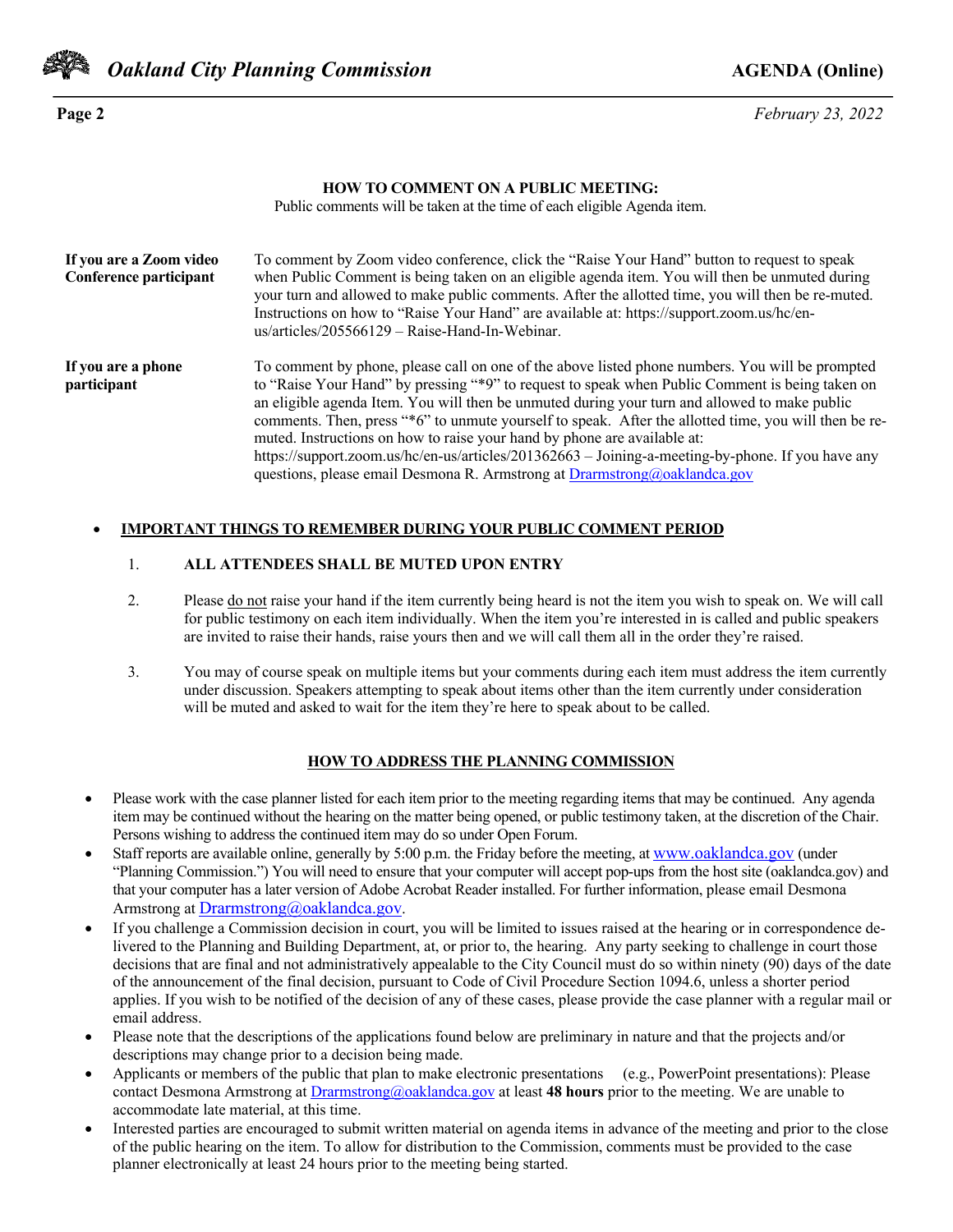

**Page 3** *February 23, 2022*

# **MEETING CALL TO ORDER**

**WELCOME BY THE CHAIR**

**ROLL CALL**

# **SECRETARY RULES OF CONDUCT**

### **COMMISSION BUSINESS**

- Agenda Discussion
- Director's Report
- Informational Reports
- Committee Reports
- Commission Matters
- City Attorney's Report

## **OPEN FORUM**

At this time members of the public may speak on any item of interest within the Commission's jurisdiction. At the discretion of the Chair, speakers are generally limited to two minutes or less if there are six (6) or less speakers on an item, and one minute or less if there are more than six (6) speakers.

## **CONSENT CALENDAR**

The Commission will take a single roll call vote on all of the items listed below in this section. The vote will be on approval of the staff report and recommendation in each case. Members of the Commission may request that any item on the Consent Calendar be singled out for separate discussion and vote.

| Location: Citywide                                                 |                                                                                     |
|--------------------------------------------------------------------|-------------------------------------------------------------------------------------|
| <b>Accessor's Parcel Number:</b>   N/A                             |                                                                                     |
|                                                                    | <b>Proposal:</b> Renew The Adoption of a Resolution Determining that Conducting In- |
|                                                                    | Person Meetings of the Planning Commission And Its Committees Would                 |
|                                                                    | Present Imminent Risks to Attendees' Health, And Electing to Continue               |
| Conducting Meetings Using Teleconferencing In Accordance With City |                                                                                     |
|                                                                    | Planning Commission Resolution, dated October 6, 2021, to Allow                     |
|                                                                    | Continuation of Planning Commission Meetings.                                       |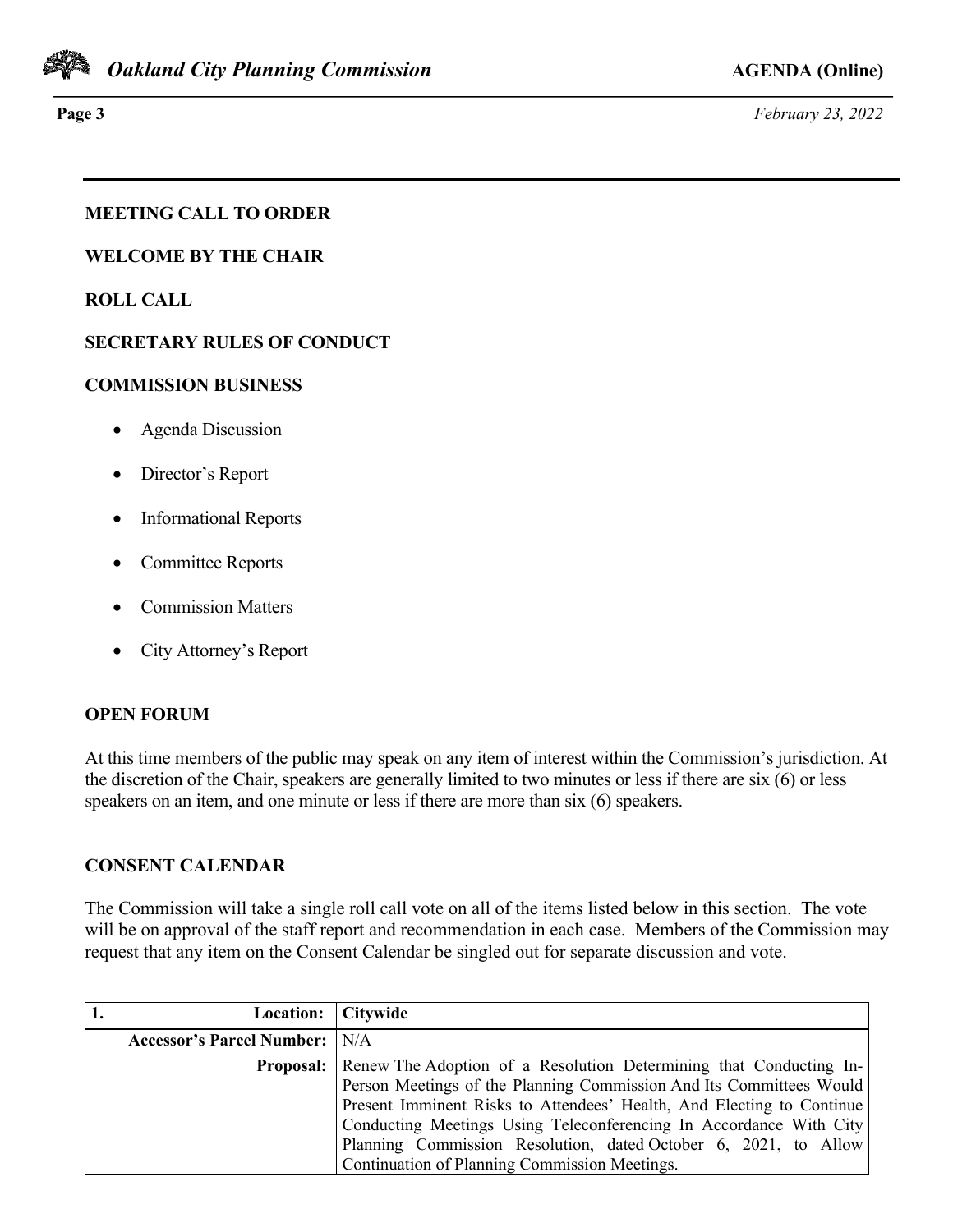

**Page 4** *February 23, 2022*

| Applicant:                          | Catherine Payne, Secretary to the Planning Commission               |  |  |  |
|-------------------------------------|---------------------------------------------------------------------|--|--|--|
| <b>Phone Number:</b>                | $(510)$ 915-0577                                                    |  |  |  |
| Owner:                              | <b>NA</b>                                                           |  |  |  |
| <b>Case File Number:</b>            | <b>NA</b>                                                           |  |  |  |
| <b>Planning Permits Required:</b>   | Renew the adoption of Resolution Pursuant to AB-361                 |  |  |  |
| <b>General Plan:</b>                | <b>NA</b>                                                           |  |  |  |
| $\bf{Zoning:}$                      | <b>NA</b>                                                           |  |  |  |
| <b>Environmental Determination:</b> | Exempt pursuant to California Environmental Quality Act (CEQA)      |  |  |  |
|                                     | Guidelines Section 15061(b)(3) (Common Sense Exemption).            |  |  |  |
| <b>Historic Status:</b>             | <b>NA</b>                                                           |  |  |  |
| <b>City Council District:</b>       | <b>NA</b>                                                           |  |  |  |
| Status:                             | <b>NA</b>                                                           |  |  |  |
| <b>Staff Recommendation:</b>        | Receive public testimony and consider renewing the adoption of      |  |  |  |
|                                     | Resolution.                                                         |  |  |  |
| <b>Finality of Decision:</b>        | Decision Final.                                                     |  |  |  |
| For further information:            | Contact case planner Catherine Payne at (510) 915-0577 or by e-mail |  |  |  |
|                                     | at cpayne@oaklandca.gov                                             |  |  |  |
|                                     |                                                                     |  |  |  |
|                                     |                                                                     |  |  |  |
|                                     |                                                                     |  |  |  |

### **PUBLIC HEARINGS**

The hearing provides opportunity for all concerned persons to speak; the hearing will normally be closed after all testimony has been heard. If you challenge a Commission decision in court, you will be limited to issues raised at the public hearing or in correspondence delivered to the Planning and Building Department, at, or prior to, the public hearing.

The Commission will then vote on the matter based on the staff report and recommendation. If the Commission does not follow the staff recommendation and no alternate findings for decision have been prepared, then the vote on the matter will be considered a "straw" vote, which essentially is a non-binding vote directing staff to return to the Commission at a later date with appropriate findings for decision and, as applicable, conditions of approval that the Commission will consider in making a final decision.

If you wish to be notified on the decision of an agenda item, please contact the case planner for the specific agenda item.

| Location:                        | <b>Citywide</b>                                              |
|----------------------------------|--------------------------------------------------------------|
| <b>Assessor's Parcel Number:</b> | Citywide                                                     |
| <b>Proposal:</b>                 | Public Hearing on proposed amendments to Section             |
|                                  | $17.07.060(C)$ of the Oakland Planning Code as part of a     |
|                                  | program to permit Restaurant, Retail, Café, Parklet, And     |
|                                  | Mobile Food Vending uses of outdoor private spaces, City     |
|                                  | Property, and public rights-of-way (the Oakland Flex Streets |
|                                  | Program) to continue encouraging healthy outdoor use and     |
|                                  |                                                              |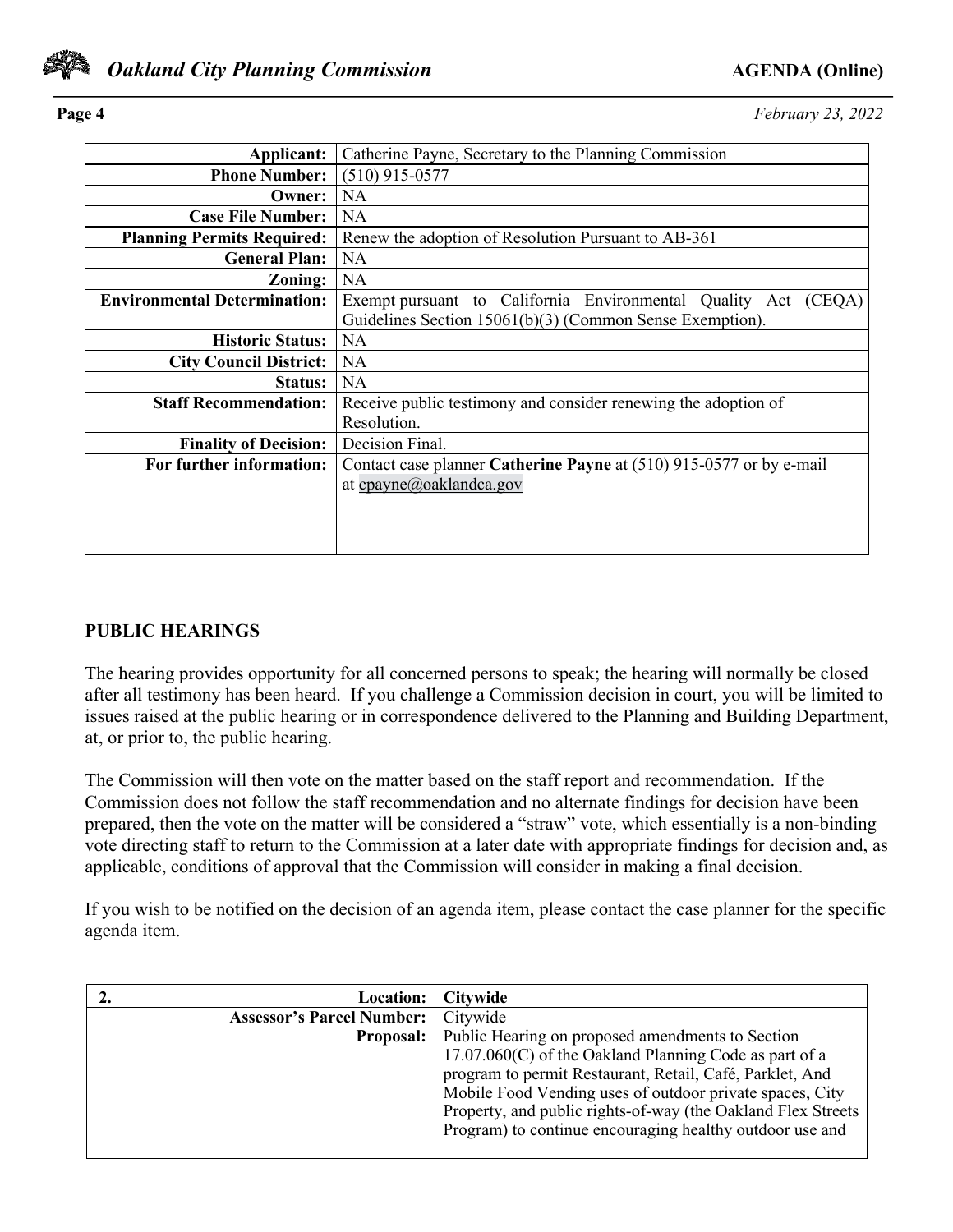

**Page 5** *February 23, 2022*

|                                     | enjoyment of business; and adopt appropriate California      |
|-------------------------------------|--------------------------------------------------------------|
|                                     | Environmental Quality Act (CEQA) findings.                   |
| Applicant:                          | City of Oakland                                              |
| <b>Case File Number:</b>            | N/A                                                          |
| <b>Planning Permits Required:</b>   | N/A                                                          |
| <b>General Plan:</b>                | Citywide                                                     |
| Zoning:                             | Citywide                                                     |
| <b>Environmental Determination:</b> | The proposed amendments to the Planning Code rely on the     |
|                                     | previous set of applicable CEQA documents including: the     |
|                                     | Coliseum Area Specific Plan EIR (2015); Broadway Valdez      |
|                                     | Specific Plan EIR (2014); West Oakland Specific Plan EIR     |
|                                     | (2014); Central Estuary Area Plan EIR (2013); Land Use       |
|                                     | and Transportation Element of the General Plan EIR (1998);   |
|                                     | the Oakland Estuary Policy Plan EIRs (1999, 2006) and        |
|                                     | Supplemental EIR (2013); the Redevelopment Area EIRs-        |
|                                     | West Oakland (2003), Central City East (2003), Coliseum      |
|                                     | (1995), and Oakland Army Base (2002); the Historic           |
|                                     | Preservation Element of the General Plan EIR (1998); the     |
|                                     | 2007-2014 Housing Element Final EIR (2010) and               |
|                                     | Addendum (2014); and various Redevelopment Plan Final        |
|                                     | EIRs (collectively, "Previous CEQA Documents"). No           |
|                                     | further environmental review is required under CEQA          |
|                                     | Guidelines Sections 15162 and 15163. Moreover, each as a     |
|                                     | separate and independent basis, this proposal is also exempt |
|                                     | from CEQA pursuant to CEQA Guidelines Sections 15183         |
|                                     | (projects consistent with General Plan and Zoning) and       |
|                                     | $15061(b)(3)$ (general rule, no significant effect on the    |
|                                     | environment).                                                |
|                                     |                                                              |
| <b>Historic Status:</b>             | Citywide                                                     |
| <b>City Council district:</b>       | Citywide                                                     |
| <b>Staff Recommendation:</b>        | That the Planning Commission recommend approval of the       |
|                                     | proposed Planning Code amendments to the City Council        |
|                                     |                                                              |
| <b>Finality of Decision:</b>        | Recommendation to the City Council; final decision by the    |
|                                     | City Council                                                 |
| For further information:            | Greg Minor: Phone: (510) 238-6370; Email:                    |
|                                     | gminor@oaklandca.gov.                                        |

## **APPEALS**

The Commission will take testimony on each appeal. If you challenge a Commission decision in court, you will be limited to issues raised at the public hearing or in correspondence delivered to the Planning and Building Department, at, or prior to, to the public hearing; provided, however, such issues were previously raised in the appeal itself.

Following the testimony, the Commission will vote on the staff report and recommendation. If the Commission reverses/overturns the staff decision and no alternate findings for decisions have been prepared, then the vote on the matter will be considered a "straw" vote, which essentially is a non-binding vote directing staff to return to the Commission at a later date with appropriate findings for decision and, as